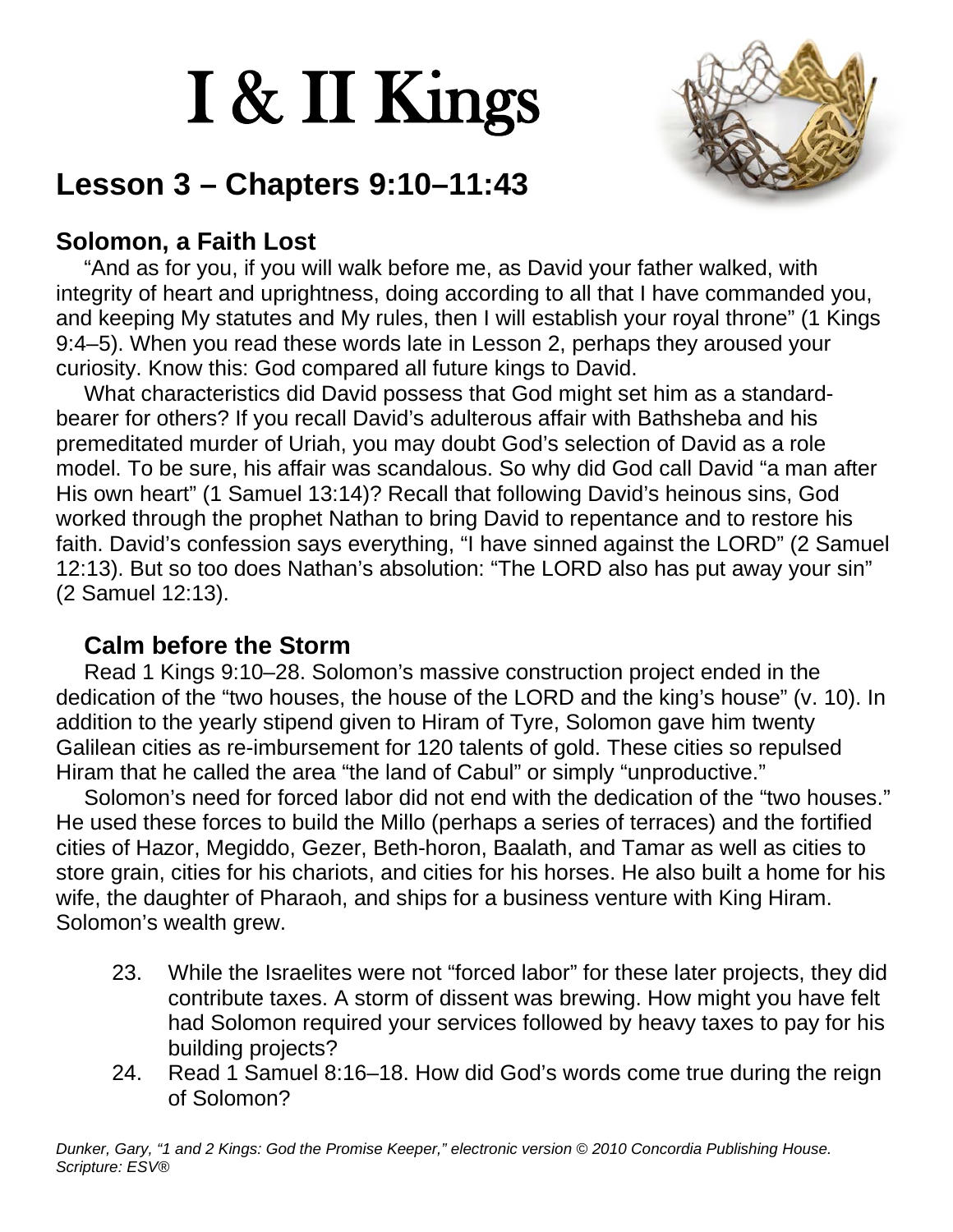#### **The Queen of Sheba**

Read 1 Kings 10:1–29. Our text acquaints us with the visit of the Queen of Sheba. Sheba is sometimes identified as a region of southern Egypt or as Ethiopia. Some historians identify this queen as the legendary Hatshepsut, Egypt's female pharaoh who visited "Punt" (Palestine) during her reign.

- 25. Why did the Queen of Sheba make a journey of more than one thousand miles to visit Solomon (v. 1)?
- 26. God used Solomon's gifts to point His people to Himself as the gift giver (1 Kings 3:8). How did God use Solomon's wisdom and wealth during the Queen of Sheba's visit (vv. 6–9)? the visit of other dignitaries (v. 24)?
- 27. Are there gifts God has given you to use in furthering His kingdom? Take a moment to identify them and discuss how you might utilize these gifts.

Before leaving this section of Scripture, verses 14–29 bring Solomon's wealth before us. With his vast wealth, Solomon adorned his House of the Forest of Lebanon and bought chariots and horses, which he traded with other kings (v. 29).

#### **Of Wives and Concubines**

Read 1 Kings 11:1–8. Solomon lacked nothing. He possessed riches, wisdom, and power freely given by the hand of God. Yet, for Solomon, having it all was not enough.

- 28. Describe Solomon's response to God's command not to marry women outside the Hebrew faith (v. 2).
- 29. Although the Bible recounts Solomon's unparalleled wisdom (1 Kings 4:32– 34), which is clearly expressed in Proverbs and Ecclesiastes, something dreadful happened, something that we would not expect to happen to such a wise man. What became of Solomon?
- 30. Preparations for this lesson included research on the goddess Ashtoreth and the gods Milcom, Chemosh, and Molech. What might God find repugnant about the worship of these gods and this goddess?

#### **God's Response**

Read 1 Kings 11:9–43. God's anger burned against Solomon because Solomon did not keep God's statutes and commandments as his father David had done (v. 38).

- 31. We might expect God in His anger to destroy Solomon instantly. What kept God from destroying Solomon, instead showing him mercy when he deserved none (v. 12)?
- 32. Who is Jeroboam? Discuss what happened during his meeting with Ahijah.